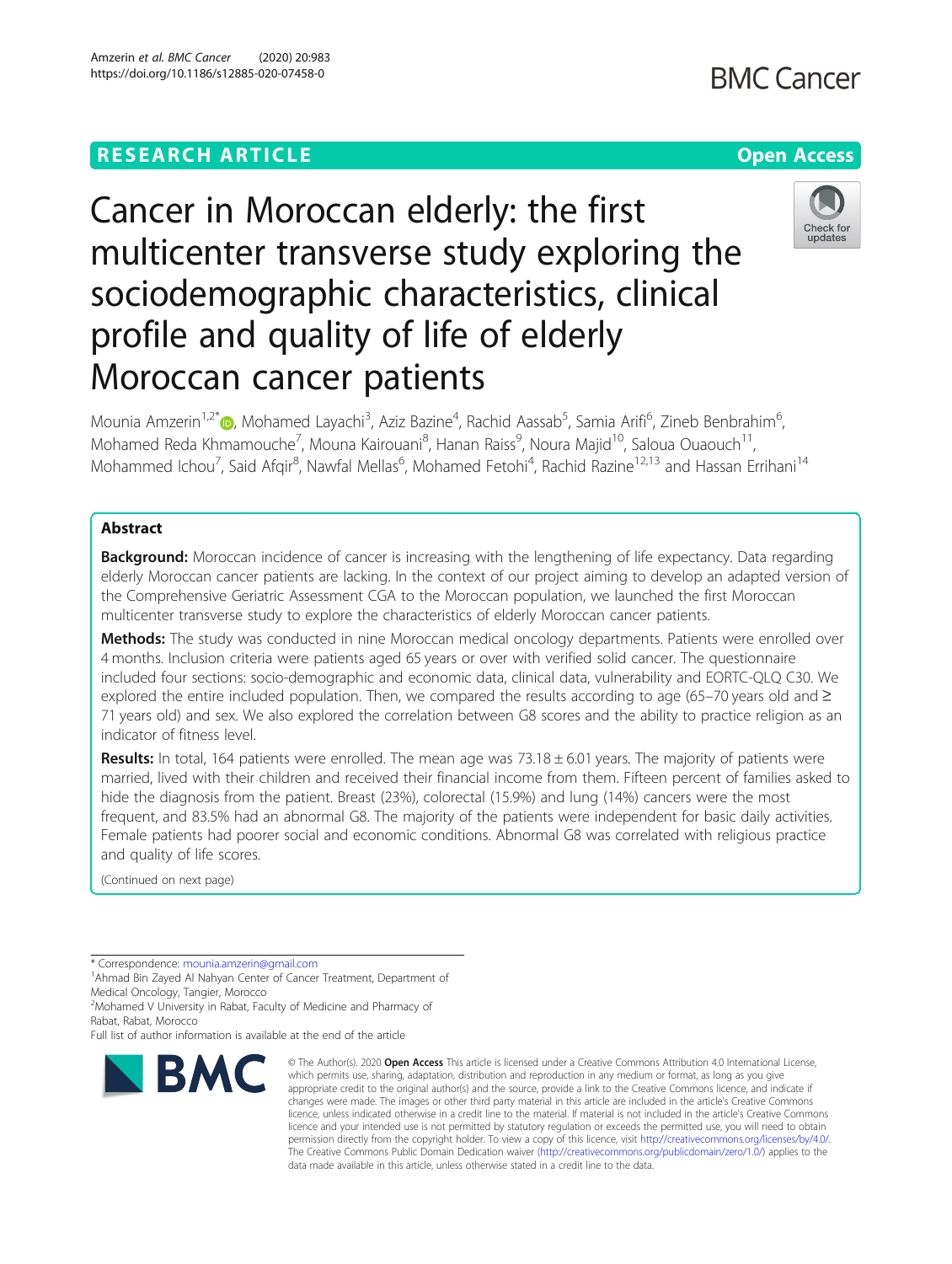#### (Continued from previous page)

Conclusion: This is the first multicenter prospective study designed to collect data on the lifestyle and clinical profiles of elderly Moroccan cancer patients as an Arab and Muslim population. Our study shows that it is a wellcared-for population with strong social ties. However, there is deep economic vulnerability, especially among women, requiring urgent care. Religious practice is an important daily activity for our elderly patients and should be included in the Moroccan CGA.

Keywords: Geriatric oncology, Elderly, Cancer, Multicenter study, Morocco, G8, Religious practice

#### Background

Population aging is a growing issue worldwide. By 2050, 21% of the world population will be aged 60 or older, of whom more than three quarters will live in developing countries [[1\]](#page-10-0).

Morocco is a lower-middle income Muslim country located in the Maghreb Region of North Africa. It has a population of over 34,500,000, of whom 9.6% are aged 60 years old or over. The age pyramid is in transition due the lengthening of life expectancy and fertility decline, which are the result of medical system improvement, social change and easy access to contraceptives [[2\]](#page-10-0). Most Moroccan elderly live in urban areas (59%), and 5.9% live alone [\[2](#page-10-0)].

In Morocco, there are two regional cancer registries: Casablanca and Rabat. According to the latest data, standardized incidence of cancer is 137.3 per 100,000 and 124.8 per 100,000 in the two regions, respectively [[3,](#page-10-0) [4](#page-10-0)]. Breast cancer (20%), lung cancer (11.4%) and colorectal cancer  $(6.7%)$  are the most frequent  $[3, 4]$  $[3, 4]$  $[3, 4]$  $[3, 4]$ . Lung cancer and prostate cancer are the most common among men, and breast cancer and cervical cancer are the most frequent in women. Verified data regarding cancer mortality are missing  $[3, 4]$  $[3, 4]$  $[3, 4]$  $[3, 4]$ .

In Morocco, it is expected that the elderly will represent 23.2% of the population by 2050 versus 9.4% in 2014 [\[5\]](#page-10-0) . The aging of the Moroccan population urges the government to anticipate and develop adapted strategies. There is an important lack of management of the elderly. There are 3 residencies dedicated entirely to the elderly in the whole country managed by nonprofit associations [\[6\]](#page-10-0). There is no national diploma for specialization in geriatrics in Morocco. Geriatric care is mostly practiced by internists and a few private geriatricians who did their specialization abroad. The Faculty of Medicine of Rabat has launched a one-year certificate training since 2014–2015.

Since the new reform of health insurance was established in 2005, there have been two principal medical coverage regimens for the Moroccan population: AMO (Assurance Maladie Obligatoire, Mandatory Health Insurance) and RAMED (Régime d'Assistance MEDicale, Medical Assistance Scheme). AMO covers public sector and private sector employees through CNOPS (Caisse Nationale des Organismes de Prévoyance Sociale, a national fund for social welfare organizations) and CNSS (Caisse Nationale de Sécurité Sociale, a national social security fund regimen). RAMED covers poor people with an income of less than MAD 300 (US\$34) per capita per month [[7\]](#page-10-0). Moroccan seniors benefit from health coverage according to their social status. Cancer patients who are in need, in addition to the healthcare provided by RAMED, benefit from the ACCES program, launched by the Lalla Salma Foundation, which allows free access to cancer treatment [\[8](#page-10-0)].

It is well established that cancer is a disease of aging [[9,](#page-10-0) [10](#page-10-0)]. Cancer perception by older patients and treatment decisions are influenced by cultural issues [\[11](#page-10-0)]. Therefore, management of older patients with cancer should also take in consideration their cultural background. A comprehensive geriatric assessment (CGA) is strongly recommended by International Society of Geriatric Oncology for older patients [[12](#page-10-0)]. We launched a project aiming to create an adapted Moroccan version of the CGA. We started by collecting objective information through the first Moroccan transverse study to describe the socio-demographics, clinical characteristics and quality of life of our older cancer patients. In this paper, we report the first results of this project.

There is a large Moroccan Diaspora all over the world, especially in Europe, which is the principal destination for Moroccan emigrants. Moroccans are known for retaining their original lifestyle to not 'lose' their identity [\[13\]](#page-10-0). Thus, the management of elderly Moroccan patients with cancer would be easier for international physicians if they had more data about their patients' culture and lifestyle. Moreover, elderly Moroccans have many characteristics in common with other Arab populations, especially in religion and social habits. This kind of study could help to better understand and manage all older Arab patients with cancer.

### Methods

#### Design

We conducted a cross-sectional multicenter study in 9 Moroccan public, civil and military medical oncology departments (Fig. [1](#page-2-0)). The enrollment lasted 4 months from June 15th to October 15th, 2015. A specific questionnaire was developed for this study (An English language version is available in the supplementary material).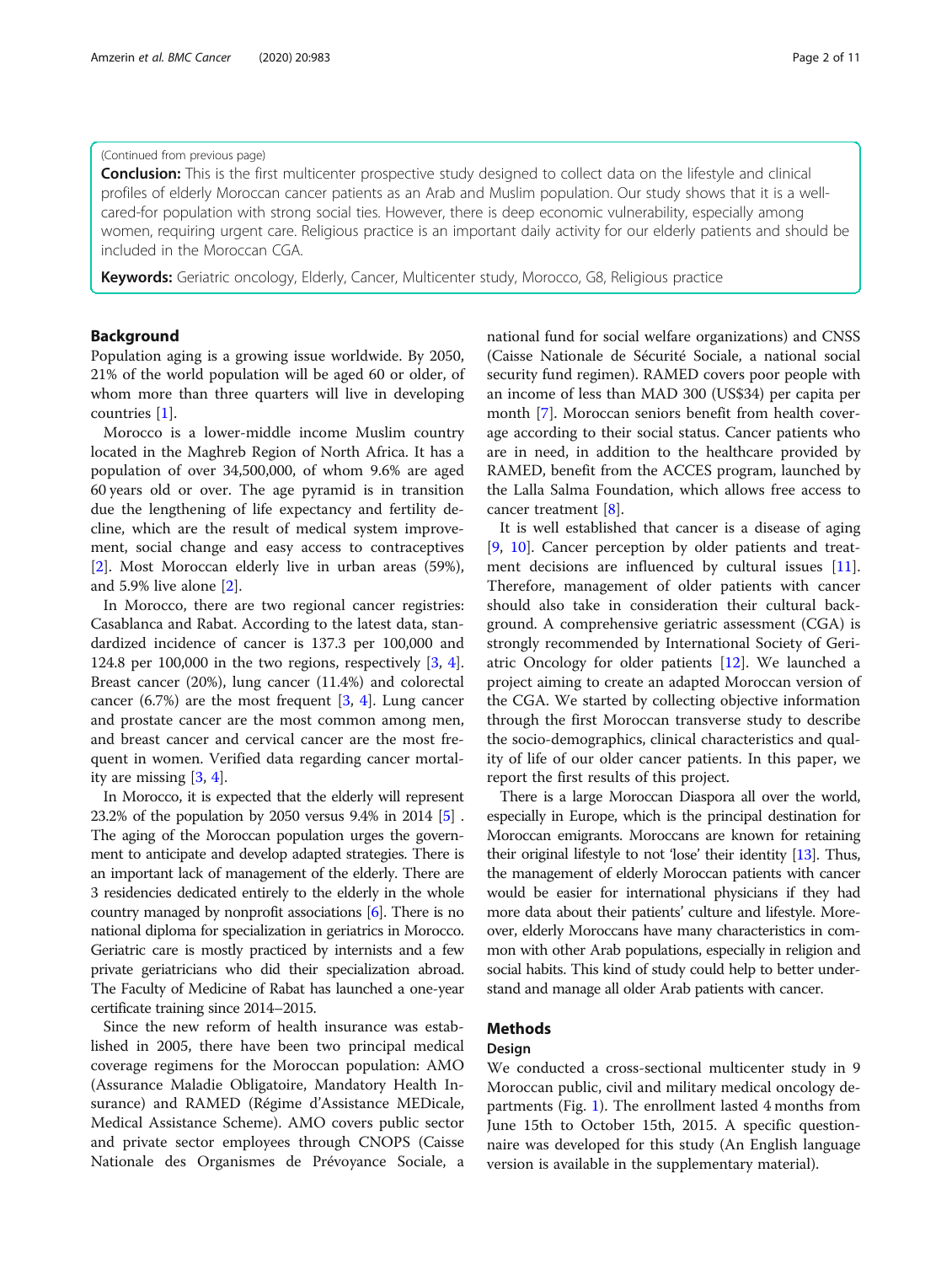<span id="page-2-0"></span>

#### **Patients**

Inclusion criteria: The study aimed to include all patients aged 65 years or older diagnosed with solid cancer. Every eligible patient who presented to the department for a scheduled consultation, chemotherapy session or emergency was asked to be included in the study. Hospitalized patients were also eligible.

The study was conducted only in medical oncology departments. Thus, it will not be representative of Moroccan epidemiology. Patients with localized head and neck, lung and cervical cancers are treated in radiotherapy departments, so they were not included.

All included patients signed an informed consent.

Exclusion criteria: Patients with a performance status of 4.

#### Questionnaire

We developed a questionnaire of 4 sections: sociodemographic and economic data, clinical data, vulnerability and quality of life assessment. Clinical data were filled in by investigators from patient medical records. Other sections were filled in by the patients. For illiterate patients, investigators asked them the questions and filled their responses in the questionnaire. The questionnaire was administered once for each patient included, and it took between 15 and 30 min. The treatment plan was not reviewed after the patient was included in the study.

#### Socio-demographic and economic data

This section explored patient demographic and social information including age, sex, living conditions (urban, rural, alone, with spouse, with children, with brother/sister, in an institution), religion, civil status, number of children, level of education, source of financial income (personal pension, spouse pension, aid from children, still working), monthly income and health care coverage.

The education level of the patients was divided into illiterate and who had mosque, elementary, high school or university education. Mosque education consists of learning Arabic, the Quran and religion sciences. It has represented the main method of education for Moroccans for centuries.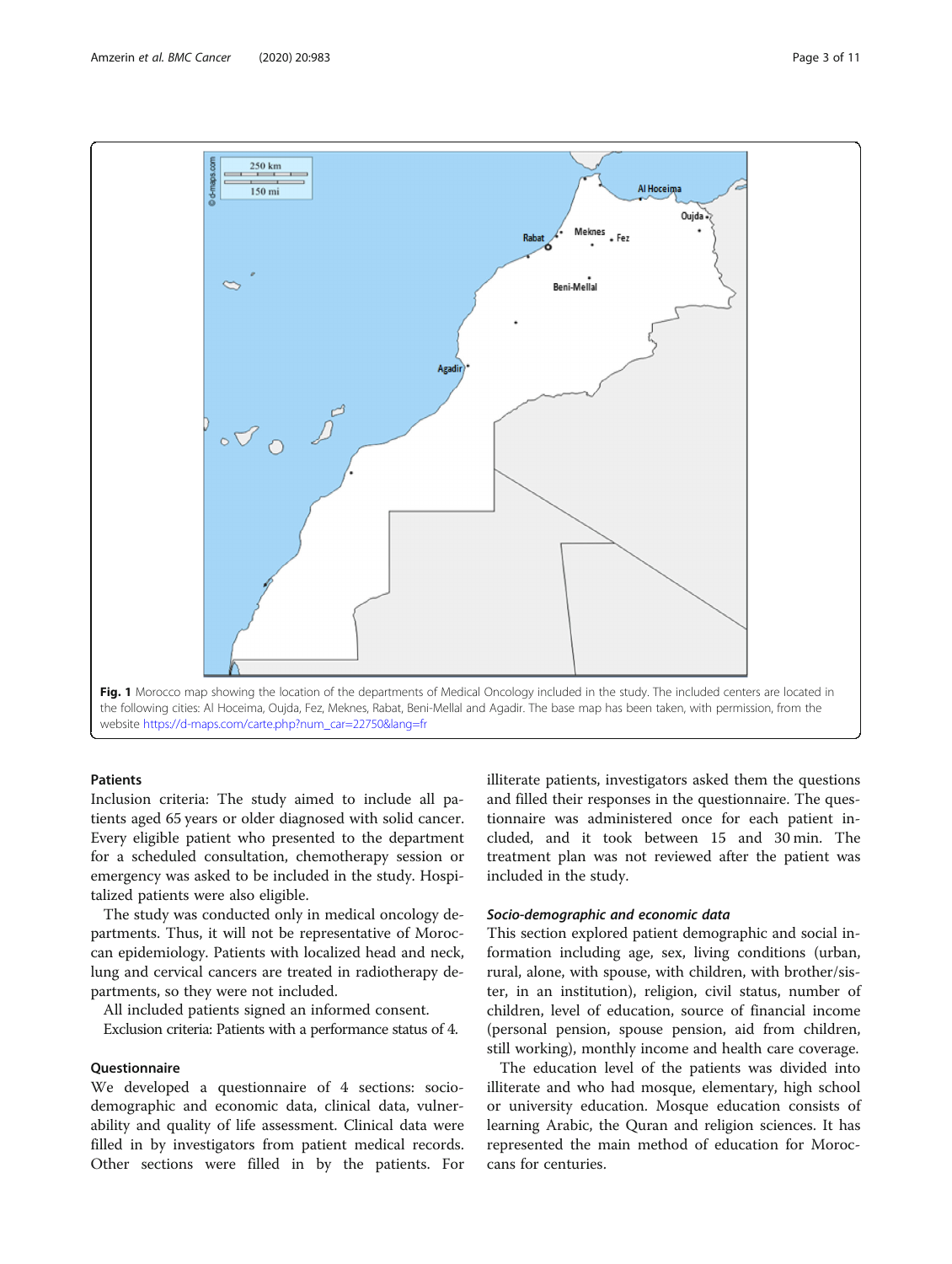Regarding income, we referred to the classification made by the government, and we have adapted it to the income ranges reported by the patients to be more representative of the poor. According to High Commission for Planning, the middle class has an income between 2800 Dirhams (252 Euros) and 6760 dh per month (610 Euros) [\[5](#page-10-0)]. We used the following ranges:

- < 1500 dh per month (136 Euros).

- − 1500–3000 dh per month (136–273 Euros).
- − 3000–5000 dh per month (273–455 Euros).
- − 5000–8000 dh per month (455–728 Euros).
- > 8000 dh per month (728 Euros).

In the Moroccan context, it is usual for the family to ask the doctor to hide the diagnosis of cancer from the patient [[14\]](#page-10-0), so we included this question in the questionnaire.

This section also included information about toxic habits: smoking, alcoholism and medicinal plant consumption.

#### Clinical data

To explore comorbidities, we looked for the most frequent ones. The age-adjusted Charlson Comorbidity Index aaCCI (Age-adjusted Charlton comorbidity Index) was also calculated [\[15](#page-10-0)]. We explored falls by asking patients and cancer data from medical reports.

#### Vulnerability

In the vulnerability section, we used the G8 screening tool [[16\]](#page-10-0).

The activities of daily living (ADL) were evaluated through the EORTC QLQ-C30 questionnaire by exploring the role, physical, cognitive and emotional function scores. In addition, we asked for each daily habit separately. We explored the degree of dependency for toileting, bathing, dressing, eating, and walking indoors and outdoors.

We included also religious practice as it represents an indispensable daily activity and can be good indicator of the vulnerability level of the patients. Ablutions and prayer are practiced five times a day at specific times. Ablution is mandatory before each prayer. Fit people do wet ablutions by washing their hands, forearms, face and feet one to three times each. If tired, they only use purified sand or dust to wipe their face and hands, which is considered dry ablution. Each prayer can take between 5 and 10 min according to the number of units. Every unit consists of reciting Quran verses of followed by movements including (in this order) bowing low with hands on knees, standing, prostration, sitting, prostration and standing up while reciting well-defined prayers. There are one to four units in each prayer. Unfit people can pray sitting or lying as normal prayer requires a certain level of physical condition; thus, they do not make these

movements, and they only recite the Quran and prayers. Ramadan fasting is the third pillar of Islam. It consists of abstinence from food, drink and sexual activity from dawn to sunset during 1 month each year. Tired people or the elderly may not fast if their health will be compromised. In addition to Ramadan, very fit people can do optional fasting as much as they want, such as 1 day per month or two per week and/or during some religious holidays.

#### EORTC QLQ-C30

To assess the quality of life, we used the Moroccan validated version of the EORTC QLQ C30 questionnaire (Version 3.0) [\[17\]](#page-10-0), which includes five functional scales (physical, role, cognitive, emotional, and social), three symptom scales (fatigue, pain, and nausea and vomiting), six single items (dyspnea, insomnia, appetite loss, constipation, diarrhea, and financial difficulties) and a global health and quality-of-life scale.

Score calculations were made according to the scoring recommendation [\[18](#page-10-0)].

#### Statistical analysis

The statistical analysis was performed using SPSS 13.0. We used a Chi-square test to compare the qualitative variables and Student's t-test or the Mann-Whitney U test to compare quantitative variables. The difference between subgroups was considered significant when the pvalue was less than 0.05.

We explored the entire population included. Then, we made comparisons according to age (65–70 years old vs ≥71 years old), sex, G8 score, medical coverage and sociodemographic factors. The study was approved by the ethical committee of the University of Medicine and Pharmacy of Rabat.

#### Results

In total, 165 patients were asked to be included in the study, and 164 patients were accepted and enrolled. Two patients were not included because they had a performance status at 4. In the Regional Cancer Center of Al Hoceima, all eligible patients were included. These patients represented 14% of the total included patients.. In addition to Al Hoceima, information regarding the proportion of elderly among all patients was available for Meknes (Table [1\)](#page-4-0). The mean age was  $73.18 \pm 6.01$  years old, and almost the two thirds were aged 70 or over. All of the patients were Muslim, and the majority were married (62.5%) and had at least 4 children (71.8%). Approximately half were illiterate, lived with their children, received their financial income from them and received less than 1500 dh (126 Euros) in monthly income. One third of patients had a mutual health insurance (public, military), and 61% were affiliated with RAMED. More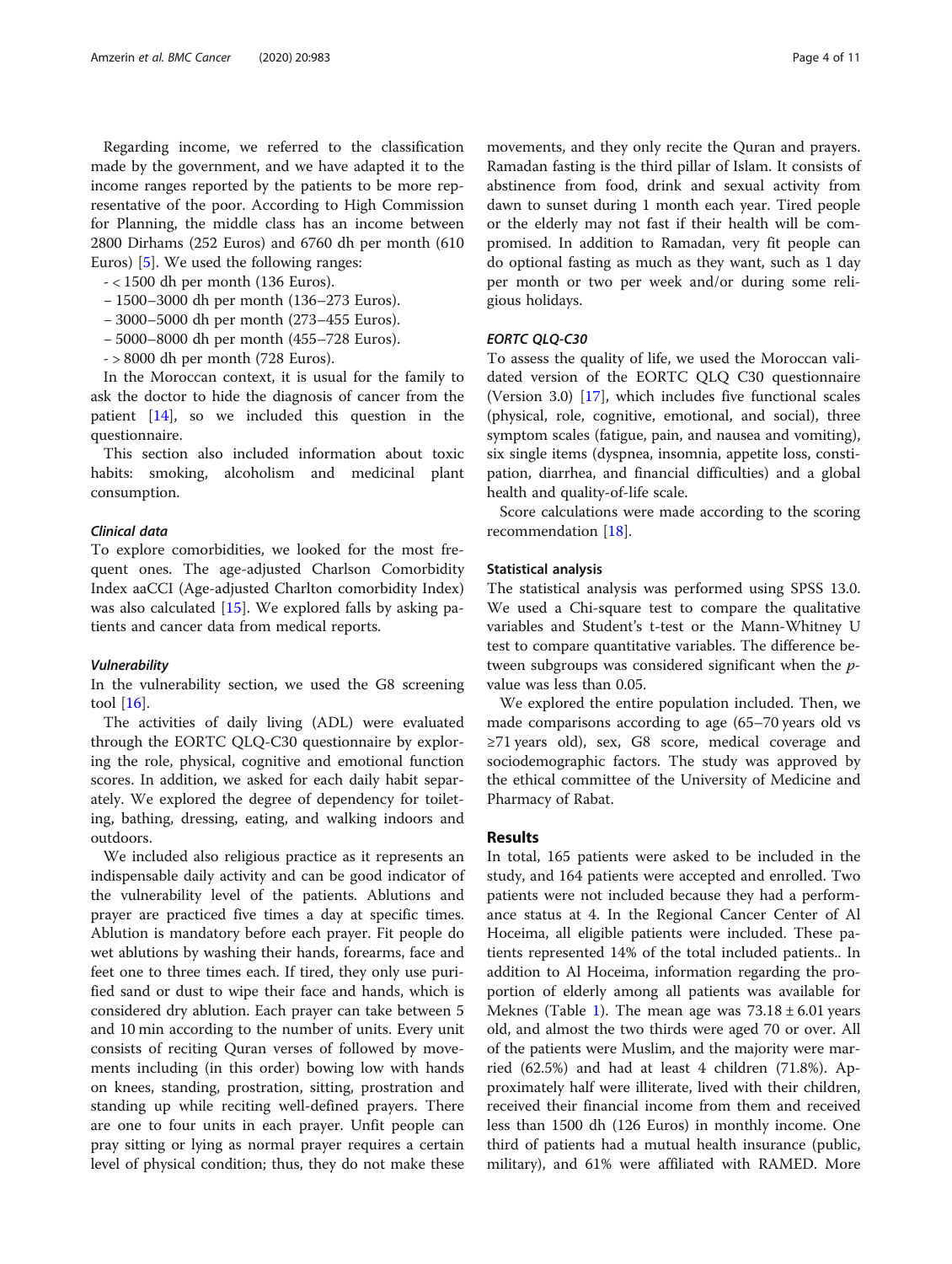<span id="page-4-0"></span>

|                     | <b>Table 1</b> Socio-demographic characteristics of the whole |
|---------------------|---------------------------------------------------------------|
| population included |                                                               |

Financial aid from children 85 52.8

| Table 1 Socio-demographic characteristics of the whole |
|--------------------------------------------------------|
| population included (Continued)                        |

|                              | N              | %    |                                                                                                                  | N              | %       |
|------------------------------|----------------|------|------------------------------------------------------------------------------------------------------------------|----------------|---------|
| Center                       |                |      | <b>Still working</b>                                                                                             | 11             | 6.8     |
| -University Hospital         | 63             | 38.4 | Other                                                                                                            | 34             | 21.1    |
| -Regional Center of Oncology | 63             | 38.4 | Monthly income in MAD (euros)                                                                                    |                |         |
| -COP                         | 3              | 1.8  | $- < 1500(136)$                                                                                                  | 72             | 46.2    |
| -Military Hospital           | 35             | 21.3 | $-1500-3000$ (136-273)                                                                                           | 42             | 26.9    |
| Representativity             |                |      | -3000-5000 (273-455)                                                                                             | 18             | 11.5    |
| -Al Hoceima                  | 37             | 14%  | -5000-8000 (455-728)                                                                                             | 11             | 7.1     |
| -Meknes                      |                |      | $-$ > 8000 (728)                                                                                                 | 13             | 8.3     |
| *Military                    | 27             | 21%  | Medical coverage                                                                                                 |                |         |
| Context                      |                |      | -Ramed                                                                                                           | 100            | 61.3    |
| -Day hospital                | 59             | 45.7 | -CNOPS (Public sector)                                                                                           | 12             | 7.4     |
| -Consultation                | 52             | 40.3 | -CNSS (Private sector)                                                                                           | 14             | 8.6     |
| -Hospitalization             | 17             | 1.2  | -Military                                                                                                        | 29             | 17.8    |
| -Emergency                   | $\mathbf{1}$   | 0.8  | -Private insurance                                                                                               | 3              | 1.8     |
| Age                          |                |      | -None                                                                                                            | 5              | 3.1     |
| - > 70 years old             | 101            | 62   | Living alone                                                                                                     | $\overline{7}$ | 4.3     |
| Sex                          |                |      | Living with spouse                                                                                               | 72             | 44.4    |
| -Male                        | 84             | 51.2 | Living with children                                                                                             | 100            | 61.7    |
| -Female                      | 80             | 48.8 | Living with brother/sister                                                                                       | 6              | 3.7     |
| Living                       |                |      | Living in an institution                                                                                         | $\circ$        | 0       |
| -Urban                       | 106            | 65   | Accompanying to the hospital                                                                                     |                |         |
| -Rural                       | 57             | 35   | -None                                                                                                            | 22             | 13.7    |
| Religion                     |                |      | -1 person                                                                                                        | 98             | 60.9    |
| -Muslim                      | 164            | 100  | $-$ > 1 person                                                                                                   | 41             | 25.5    |
| Civil status                 |                |      | Request by the family to hide the diagnosis                                                                      | 25             | 15.3    |
| -Single                      | $\overline{2}$ | 1.3  | from the patient                                                                                                 |                |         |
| -Married                     | 100            | 62.5 | Smoking                                                                                                          |                |         |
| -Divorced                    | 3              | 1.9  | -Never                                                                                                           | 94             | 57.7    |
| -Widower                     | 55             | 34.4 | -Former                                                                                                          | 52             | 31.9    |
| Number of children           |                |      | -Active                                                                                                          | $\overline{4}$ | 2.5     |
| -0                           | 12             | 7.7  | -Passive                                                                                                         | 13             | 8       |
| $-1-3$                       | 32             | 20.5 | Alcohol use                                                                                                      |                |         |
| -4–6                         | 56             | 35.9 | -Ne er                                                                                                           | 147            | 89.6    |
| $- > 6$                      | 56             | 35.9 | -Former                                                                                                          | 17             | 10.4    |
| Level of education           |                |      | -Active                                                                                                          | $\circ$        | $\circ$ |
| -Illiterate                  | 87             | 53.4 | Use of medicinal plants                                                                                          | 20             | 12.2    |
| -Mosque                      | 32             | 19.6 |                                                                                                                  |                |         |
| -Elementary                  | 24             | 14.7 | than three quarters came accompanied to the hospital,                                                            |                |         |
| -High school                 | 17             | 10.4 | and 15% of the families asked to hide the diagnosis from                                                         |                |         |
| -University                  | $\overline{2}$ | 1.2  | the patient. Regarding substance use, 2.5% were active                                                           |                |         |
| Personal pension             | 39             | 24.2 | smokers, no one were consuming alcohol at the time of<br>the study, and the use of medicinal plants was reported |                |         |
| Spouse pension               | 19             | 11.8 | by 12.2% of patients.                                                                                            |                |         |
|                              |                |      |                                                                                                                  |                |         |

Breast (23%), colorectal (15.9%) and lung (14%) cancers were the most frequent localizations. Forty-four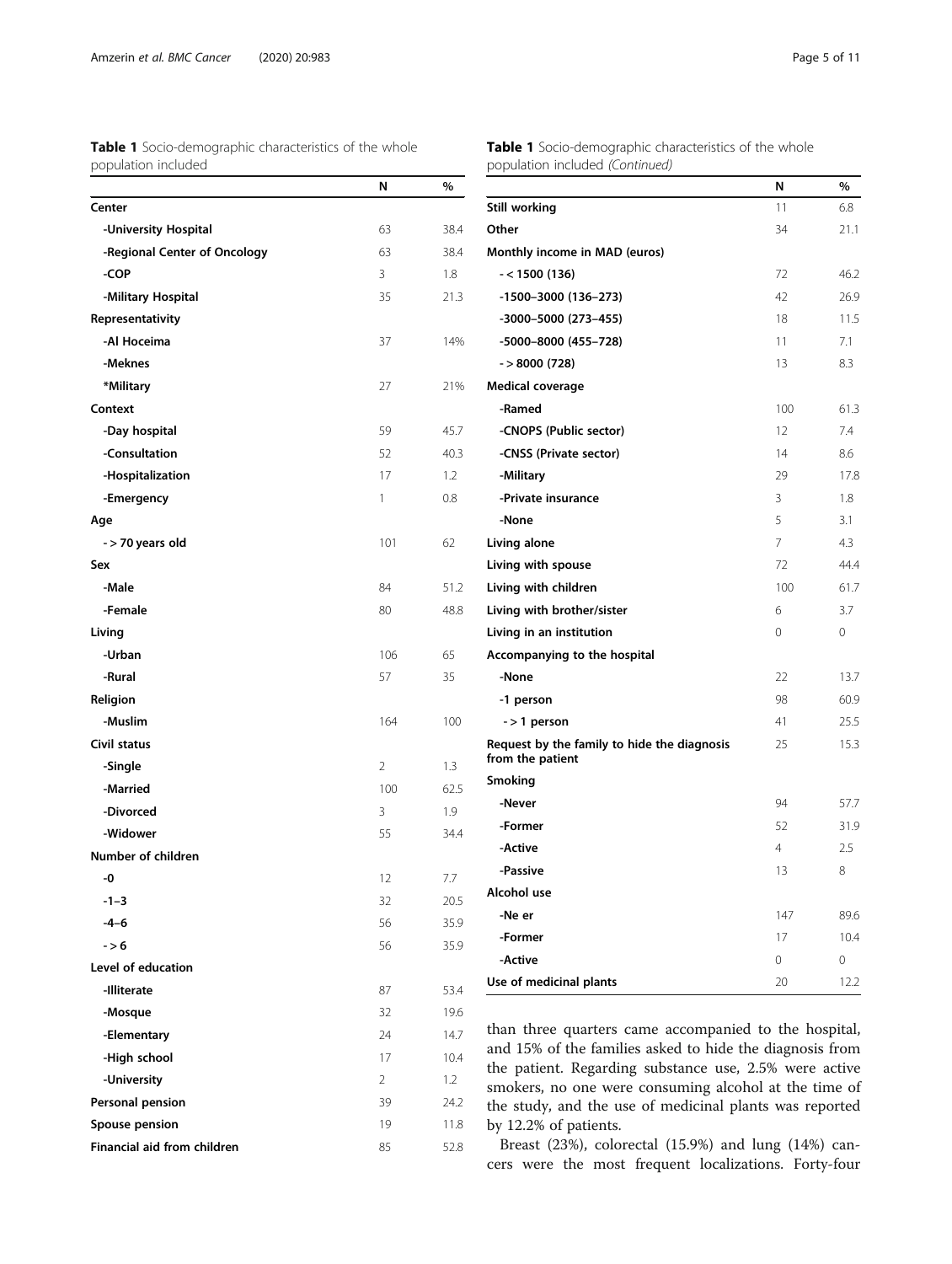percent of the patients had metastatic disease from the outset, and the treatment was palliative in 65% of cases. Treatment was adapted to age/comorbidities for 19.2% of patients, and systematic use of G-CSF was seen in 3.1% of cases. Meanwhile, 2.5% of patients were treated with best supportive care exclusively (Table [2](#page-6-0)).

The most frequent comorbidities were hypertension (30.5%), diabetes (25.6%) and arthrosis (24.4%). Only 6.8% of patients had an aaCCI ≥3. About one third of patients had at least one fall during the previous year with minor complications for 83% of them. Polymedication was reported by 26% of patients, 46% had a  $PS \ge 2$ and almost 30% were pain free.

The G8 score was abnormal in 83.4% of patients. The majority of patients were independent in their daily habits. Total dependency was seen in 8.5% for toileting, 9.8% for clothing, 16.5% for bathing, 7.4% for walking indoors and 7.4% for walking outside. Only 12.3% could make errands and cook for themselves, while 75.3% were totally dependent on their relatives for cooking. Less than 20% of patients were sexually active (Table [3](#page-7-0)).

The large majority was practicing religion. Wet ablutions were performed in 62.8% of the study sample; meanwhile, 69.5% could not perform the standing prayer, so they prayed in a sitting or lying position. Seventy-one percent of patients could not fast during Ramadan for health issues while 21% did optional fasting.

Patients had medium scores for physical, role and cognitive functions. Emotional function was average with a median of 66.67 [33, 33;83.33] ranging from 0 to 100. Social function was not altered for the majority of patients, ranging from 16.67 to 100 with a median of 100 [66.67;100]. "Financial difficulties" was the most present symptom among patients with a median of 100 [33.33; 100]. Other important symptoms were pain, dyspnea, insomnia and anorexia (33.33 [00; 66.67]) (Table [4\)](#page-7-0).

Older patients had significantly more arthrosis (31.7 vs 11.3% p 0.003) and falls in the previous year (38.6% vs 22.6% p 0.03). Their aaCCI was higher  $(3.93 \pm 1.16 \text{ vs }$  $2.64 \pm 1.03$   $p < 0.001$ ) while their predicted 1-year survival, calculated with aaCCI, was lower  $(77.03\% \pm 6.59\%)$ vs  $85.27 \pm 6.99\% p < 0.001$ . They were significantly more dependent for cooking (83% vs 63.9% p 0.01). They did more sitting prayer (62.6% vs 50%, p: 0.001), but no difference was observed in fasting. There were no differences in G8 score, daily habits, ADL scores, emotional function and social function between the two subgroups. Older patients had higher scores of financial difficulties (Table [5\)](#page-7-0).

Significant differences were observed between men and women. There were more widows among women and more married people among men. Women had less education, personal pension, income and medical cover. No woman had active smoking or alcohol consumption in her medical history. Men had less osteoporosis, were more dependent for cooking and more sexually active (Table [6\)](#page-8-0). Financial difficulties were significantly more pronounced among women. No difference was seen in the other functions.

There were significant differences according to the G8 status. Patients with abnormal G8 did less standing prayer, wet ablutions and fasting. They also had lower scores of physical, emotional and social functions and higher scores of financial difficulties There was no significant association between sociodemographic factors and G8 status (Table [7](#page-9-0)).

The patients who had RAMED as medical coverage had higher scores of financial difficulties, in comparison with the other patients who had AMO or military medical coverage regimen. Emotional function score was also more altered among RAMED patients (Table [8](#page-9-0)). The difference in the other QoL scores was not statistically significant.

#### **Discussion**

This is the first study especially designed to explore the lifestyle and general clinical data of elderly Moroccan cancer patients. Our results suggest that they are well supported socially but vulnerable economically. This vulnerability is more pervasive among women. The large majority of patients needed the CGA, which was not performed. Religious practice is an important daily activity for our elderly patients and represents a good indicator of fitness.

Aging results from the interaction of multiple processes. Studies suggest that cellular senescence and biological mechanisms of aging happen at approximately 75 years of age  $[11]$  $[11]$ . The age at retirement, tasks and social activities are important factors that influence aging. Therefore, the threshold of "old age" varies between different populations [\[11](#page-10-0)]. The cut-off generally used in clinical studies conducted in western populations is approximately 70 years old. In countries with a young population, studies mostly use the age of 65 years old as a cut-off. In our study, we used 65 years old as a threshold to include patients.

Our study reflects the sociodemographic characteristics of the elderly population in Morocco. In accordance with the published results of national surveys [[5\]](#page-10-0), this population subgroup is being urbanized and has strong family relationships, explaining the low percentage of divorce and the high proportion living with their children. This can also be explained by the low income, which does not allow bearing the expenses of another house. Therefore, children live with their parents even after marriage, and they help each other physically and financially. Cultural and religious issues also play a part as in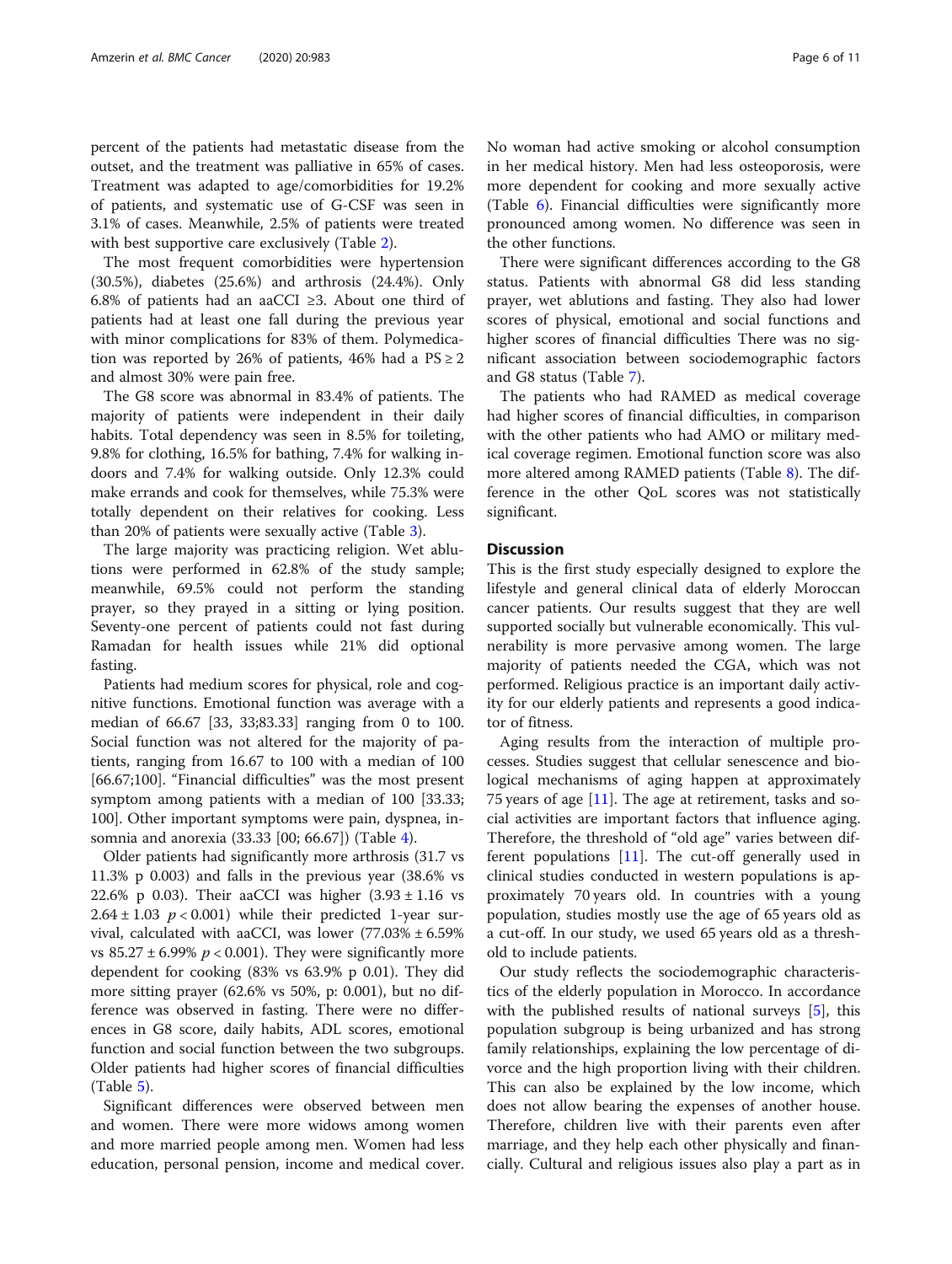<span id="page-6-0"></span>Table 2 Clinical data in the whole population included

|                               | N          | %    |
|-------------------------------|------------|------|
| Hypertension                  | 50         | 30.5 |
| <b>Diabetes</b>               | 42         | 25.6 |
| Dyslipidemia                  | 11         | 6.7  |
| Cardiopathy                   | 9          | 5.5  |
| Osteoporosis                  | 24         | 14.7 |
| <b>Arthrosis</b>              | 40         | 24.4 |
| Renal insufficiency           | 12         | 7.3  |
| $CCl \geq 2$                  | 23         | 14.2 |
| CC  > 3                       | 11         | 6.8  |
| Fracture in the previous year | 8          | 4.9  |
| Fall in the previous year     | 54         | 32.9 |
| Complication                  |            |      |
| -Minor                        | 42         | 83.7 |
| -Major                        | 7          | 14.3 |
| Medications/day               |            |      |
| -0                            | 28         | 18.9 |
| $- < 3$                       | 81         | 54.7 |
| $- \geq 3$                    | 39         | 26.4 |
| <b>Performance status</b>     |            |      |
| $- < 2$                       | 87         | 53.7 |
| $- \geq 2$                    | 75         | 46.3 |
| Pain                          |            |      |
| -Median                       | 3.21 [0;5] |      |
| -Pain free                    | 56         | 35.4 |
| -Mild                         | 47         | 29.7 |
| -Moderate                     | 40         | 25.3 |
| -Severe                       | 15         | 9.5  |
| Localization                  |            |      |
| -Breast                       | 38         | 23.2 |
| -Colorectal                   | 26         | 15.9 |
| -Lung                         | 23         | 14   |
| -Stomach                      | 13         | 7.9  |
| -Prostate                     | 13         | 7.9  |
| -Ovary                        | 10         | 6.1  |
| -Bladder                      | 9          | 5.5  |
| -Other                        | 32         | 19.5 |
| <b>Stage</b>                  |            |      |
| -Localized                    | 41         | 25.2 |
| -Locally advanced             | 22         | 13.5 |
| -Metastatic                   | 72         | 44.2 |
| -Recurrence                   | 28         | 17.1 |
| <b>Status</b>                 |            |      |
| -First consultation           | 10         | 6.1  |
| -Workup                       | 13         | 8    |
|                               |            |      |

Table 2 Clinical data in the whole population included (Continued)

|                                   | N   | $\%$ |
|-----------------------------------|-----|------|
| -Receiving treatment              | 117 | 71.8 |
| -Follow up                        | 23  | 14.1 |
| Chemotherapy                      | 140 | 88.6 |
| Radiotherapy                      | 14  | 8.9  |
| <b>RCC</b>                        | 5   | 3.2  |
| Hormonal therapy                  | 10  | 6.3  |
| Best supportive care              | 4   | 2.5  |
| Refusal of intraveinous treatment | 5   | 3    |
| <b>Type of treatement</b>         |     |      |
| -Standard                         | 130 | 80.7 |
| -Adapted                          | 31  | 19.2 |
| <b>Systematic GCSF</b>            | 5   | 3.1  |
| <b>Strategy</b>                   |     |      |
| -Curative                         | 57  | 34.8 |
| -Palliative                       | 107 | 65.2 |

Arabic culture and in Islam children should take care of their parents until death. Sometimes, these strong relationships may be extreme and become overly protective as observed in the 15 to 40% of families who asked physicians to hide the diagnosis from the patient [[14](#page-10-0), [19](#page-10-0)].

The proportion of patients with a high aaCCI score is low compared with other populations [\[20](#page-10-0), [21](#page-10-0)]. This could be explained by the fact that there are many underdiagnosed comorbidities. Diabetes and hypertension are the most-screened comorbidities by patients and physicians. This may in part justify why polypharmacy was also less common in our patients [[20](#page-10-0)–[23](#page-10-0)]. This can also be related to difficulties of access to care and medications.

The fall rate is comparable with that of other populations [[24\]](#page-10-0). Therefore, this should be screened for in all patients, especially when they are receiving neurotoxic chemotherapy.

The large majority of our patients had an abnormal G8 score, which reflects the need for integration of a comprehensive geriatric assessment in our elderly patients. This ratio was higher compared with other studies [[16,](#page-10-0) [21,](#page-10-0) [25](#page-10-0), [26](#page-10-0)].

To evaluate the level of dependence, we separately explored some activities of daily living (toileting, clothing, bath, movement around the house) and three instrumental activities (displacement outside the house, cooking and errands). We did not use the well-known international tools as they have not been validated on the Moroccan population yet. There are some validated geriatric tools in available classical Arabic, but they cannot be understood by our patients, who need the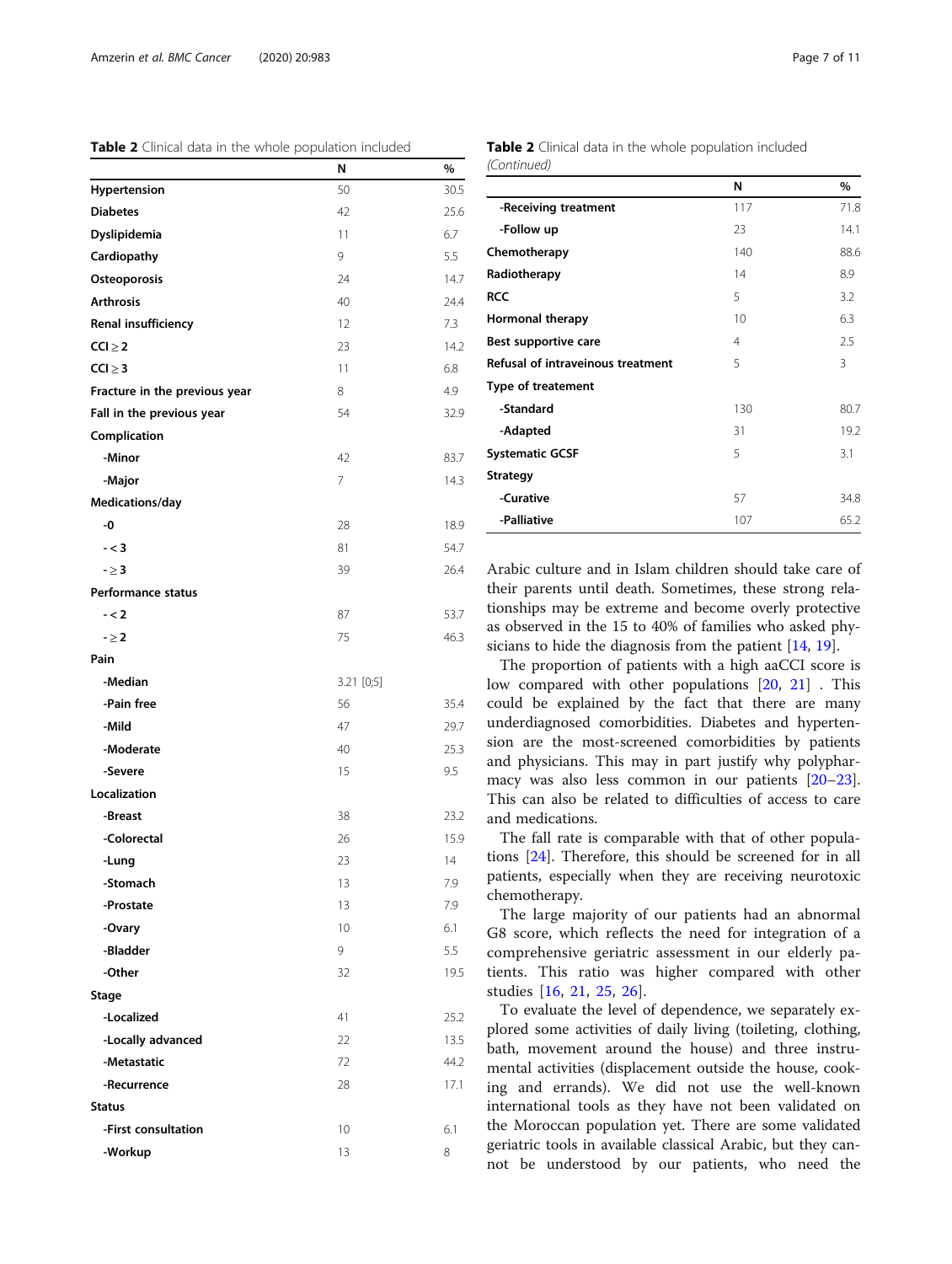<span id="page-7-0"></span>Table 3 Frailty and daily habits in the whole population included

|                                 | Ν                | %    |
|---------------------------------|------------------|------|
| G8                              |                  |      |
| -Mean                           | $10.87 \pm 3.23$ |      |
| $- > 14$                        | 26               | 16.6 |
| $-5.14$                         | 131              | 83.5 |
| <b>Toilet</b>                   |                  |      |
| -Independent                    | 126              | 76.8 |
| -Partially dependent            | 24               | 14.6 |
| -Totally dependent              | 14               | 8.5  |
| Clothing                        |                  |      |
| -Independent                    | 113              | 68.9 |
| -Partially dependent            | 35               | 21.3 |
| -Totally dependent              | 16               | 9.8  |
| Bath                            |                  |      |
| -Independent                    | 84               | 51.2 |
| -Partially dependent            | 53               | 32.3 |
| -Totally dependent              | 27               | 16.5 |
| <b>Walking indoor</b>           |                  |      |
| -Independent                    | 113              | 69.3 |
| -Partially dependent            | 38               | 23.3 |
| -Totally dependent              | 12               | 7.4  |
| <b>Walking outdoor</b>          |                  |      |
| -Independent                    | 82               | 50   |
| -Partially dependent            | 49               | 29.9 |
| -Totally dependent              | 33               | 20.1 |
| Food                            |                  |      |
| -Cooking + errands              | 20               | 12.3 |
| -Cooking                        | 20               | 12.3 |
| -Cooking made by another person | 122              | 75.3 |
| Number of meals per day         |                  |      |
| -3 meals + snacks               | 64               | 39   |
| -3 meals                        | 61               | 37.2 |
| -Less than 3 meals              | 39               | 23.8 |
| <b>Ablutions</b>                | 146              | 93.6 |
| Wet ablutions                   | 98               | 62.8 |
| Dry ablutions                   | 56               | 35.9 |
| Prayer                          | 142              | 86.6 |
| Prayer standing                 | 47               | 28.7 |
| Prayer sitting                  | 102              | 62.2 |
| <b>Prayer Lying</b>             | 12               | 7.3  |
| Ramadan fasting                 |                  |      |
| -No                             | 116              | 71.2 |
| -Yes                            | 47               | 28.8 |
| <b>Optional fasting</b>         | 35               | 21.3 |
| Sexual activity                 | 30               | 18.4 |
|                                 |                  |      |

Table 4 QoL scores in the whole population included

|                         | <b>Median</b>       | Mean              |
|-------------------------|---------------------|-------------------|
| <b>Functions</b>        |                     |                   |
| -Physical function      | 46.43 [20;73.33]    | $47.43 + 32.36$   |
| -Role function          | 50 [00;66.67]       | $44.88 + 37.23$   |
| -Cognitive function     | 66.67 [50;83.33]    | $68.20 + 28.91$   |
| -Emotional function     | 66.67 [33,33;83.33] | $61.86 + 31.77$   |
| -Social function        | 100 [66.67;100]     | $79.75 + 31.08$   |
| <b>Symptoms</b>         |                     |                   |
| -Fatigue                |                     | $55.27 + 33.99$   |
| -Nausea. Vomiting       | $0$ [00;33.33]      | $18.81 \pm 28.63$ |
| -Pain                   | 33.33 [00;66.67]    | $41.10 \pm 35.82$ |
| -Dyspnea                | 33.33 [00;66.67]    | $79.24 + 34.50$   |
| -Insomnia               | 33.33 [00;66.67]    | $34.35 \pm 37.48$ |
| -Anorexia               | 33.33 [00;66.67]    | $38.24 + 39.41$   |
| -Constipation           | $0$ [00;33.33]      | $23.72 + 33.27$   |
| -Diarrhea               | $0$ [00;33.33]      | $11.24 + 23.48$   |
| -Financial difficulties | 100 [33.33;100]     | $69.12 + 39.29$   |
| <b>Global OoL Score</b> |                     | $52.20 + 25.87$   |

Moroccan dialect version of Arabic. Moreover, the QLQ-C30 scores provided us with an insight on physical and cognitive conditions. According to this study, it seems that elderly Moroccans with cancer are independent in basic daily activities. However, because in Moroccan culture cooking is considered a female task, male patients are dependent on others for cooking. Compared with other populations, elderly Moroccans have better social scores but lower scores in other geriatric domains. The "good" social scores could be explained by family and neighbor visits and the fact that the majority live with their children. Due to the lack of regular income, financial difficulties are a very important issue as shown here and in other studies [\[27](#page-10-0), [28](#page-10-0)].

To our knowledge, this is the first time religious practice has been included in the assessment of the elderly in a Muslim population. We showed that religious activity was a good indicator of their level of fitness, and we conclude that it should be part of the Moroccan version of

Table 5 Significant difference in arthrosis, predited survival, falls, prayer and financial difficulties according to age

|                               | 65-70<br>N(%)   | > 71<br>N(%)    | Р       |
|-------------------------------|-----------------|-----------------|---------|
| <b>Arthrosis</b>              | 7(11.3)         | 32 (31.7)       | 0.003   |
| Predicted one year survival   | $85.27 + 6.99$  | $77.03 + 6.59$  | < 0.001 |
| Fall in previous year         | 14 (22.6)       | 39 (38.6)       | 0.03    |
| <b>Prayer sitting</b>         | 31 (50)         | 70 (62.6)       | 0.01    |
| <b>Financial difficulties</b> | $51.66 + 42.54$ | $71.36 + 38.40$ | 0.03    |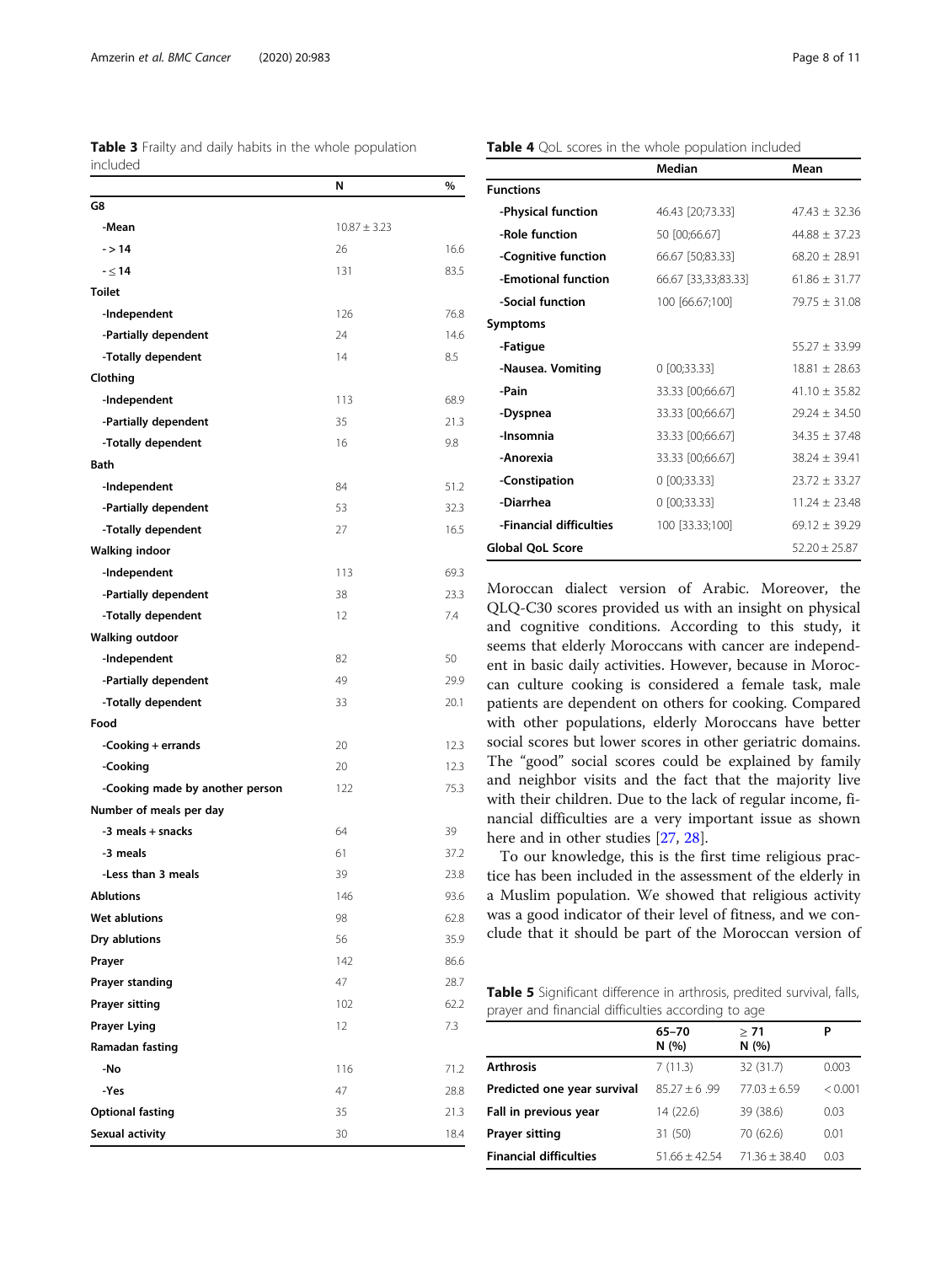<span id="page-8-0"></span>

| Table 6 Significant differences in sociodemographic characterisctics, toxic habits, cooking and financial difficulties according to sex |  |  |
|-----------------------------------------------------------------------------------------------------------------------------------------|--|--|
|                                                                                                                                         |  |  |

|                                 | Male<br>N (%)     | Female<br>N (%)     | P       |
|---------------------------------|-------------------|---------------------|---------|
| Civil status                    |                   |                     | < 0.001 |
| -Single                         | 1(1.2)            | 1(1.3)              |         |
| -Married                        | 73 (89)           | 27 (34.6)           |         |
| -Divorced                       | 1(1.2)            | 2(2.6)              |         |
| -Widower                        | 7(8.5)            | 48 (61.5)           |         |
| Education                       |                   |                     | < 0.001 |
| -Illiterate                     | 20 (24.1)         | 67 (83.8)           |         |
| -Mosque                         | 27 (32.5)         | 5(6.3)              |         |
| -Elementary                     | 19 (22.9)         | 5(6.3)              |         |
| -High school                    | 15 (18.1)         | 2(2.5)              |         |
| -University                     | 2(2.4)            | $\mathbf 0$         |         |
| Personal pension                | 39 (46.4)         | $\mathsf{O}\xspace$ | < 0.001 |
| Spouse pension                  | 2(2.4)            | 17(21.1)            | < 0.001 |
| <b>Still working</b>            | 11(13.1)          | $\mathsf{O}\xspace$ | 0.001   |
| Monthly income in MAD (Euros)   |                   |                     | 0.02    |
| $- < 1500(136)$                 | 30 (36.6)         | 42 (56.8)           |         |
| $-1500-3000$ (136-273)          | 22 (26.8)         | 20(27)              |         |
| -3000-5000 (273-455)            | 11(13.4)          | 7(9.5)              |         |
| -5000-8000 (455-728)            | 10 (12.2)         | 1(1.4)              |         |
| $-$ > 8000 (> 728)              | 9(11)             | 4(5.4)              |         |
| <b>Medical cover</b>            |                   |                     | < 0.001 |
| -Ramed                          | 38 (45.2)         | 62 (78.5)           |         |
| -CNOPS                          | 9(10.7)           | 3(3.8)              |         |
| -CNSS                           | 11(13.1)          | 3(3.8)              |         |
| -Military                       | 22 (26.2)         | 7(8.9)              |         |
| -Private insurance              | 2(2.4)            | 1(1.3)              |         |
| -None                           | 2(2.4)            | 3(3.8)              |         |
| Smoking                         |                   |                     | < 0.001 |
| -No                             | 27 (32.5)         | 67 (83.3)           |         |
| -Weaned                         | 52 (62.7)         | $\mathsf{O}\xspace$ |         |
| -Active                         | 4(4.8)            | 0                   |         |
| -Passive                        | 0                 | 13 (16.3)           |         |
| Alcohol use                     |                   |                     | < 0.001 |
| -No                             | 67 (79.8)         | 80 (100)            |         |
| -Weaned                         | 17 (20.2)         | $\mathsf{O}\xspace$ |         |
| -Active                         | 0                 | $\mathsf{O}\xspace$ |         |
| Osteoporosis                    | 1(1.2)            | 23 (29.1)           | < 0.001 |
| Food                            |                   |                     | < 0.001 |
| -Cooking + errands              | 9(11)             | 11 (13.8)           |         |
| -Cooking                        | 2(2.4)            | 18(2.5)             |         |
| -Cooking made by another person | 71 (86.6)         | 51 (63.8)           |         |
| Sexual activity                 | 24 (28.9)         | 6(7.5)              | < 0.001 |
| <b>Financial difficulties</b>   | $61.66 \pm 39.36$ | $76.30\pm38.08$     | 0.01    |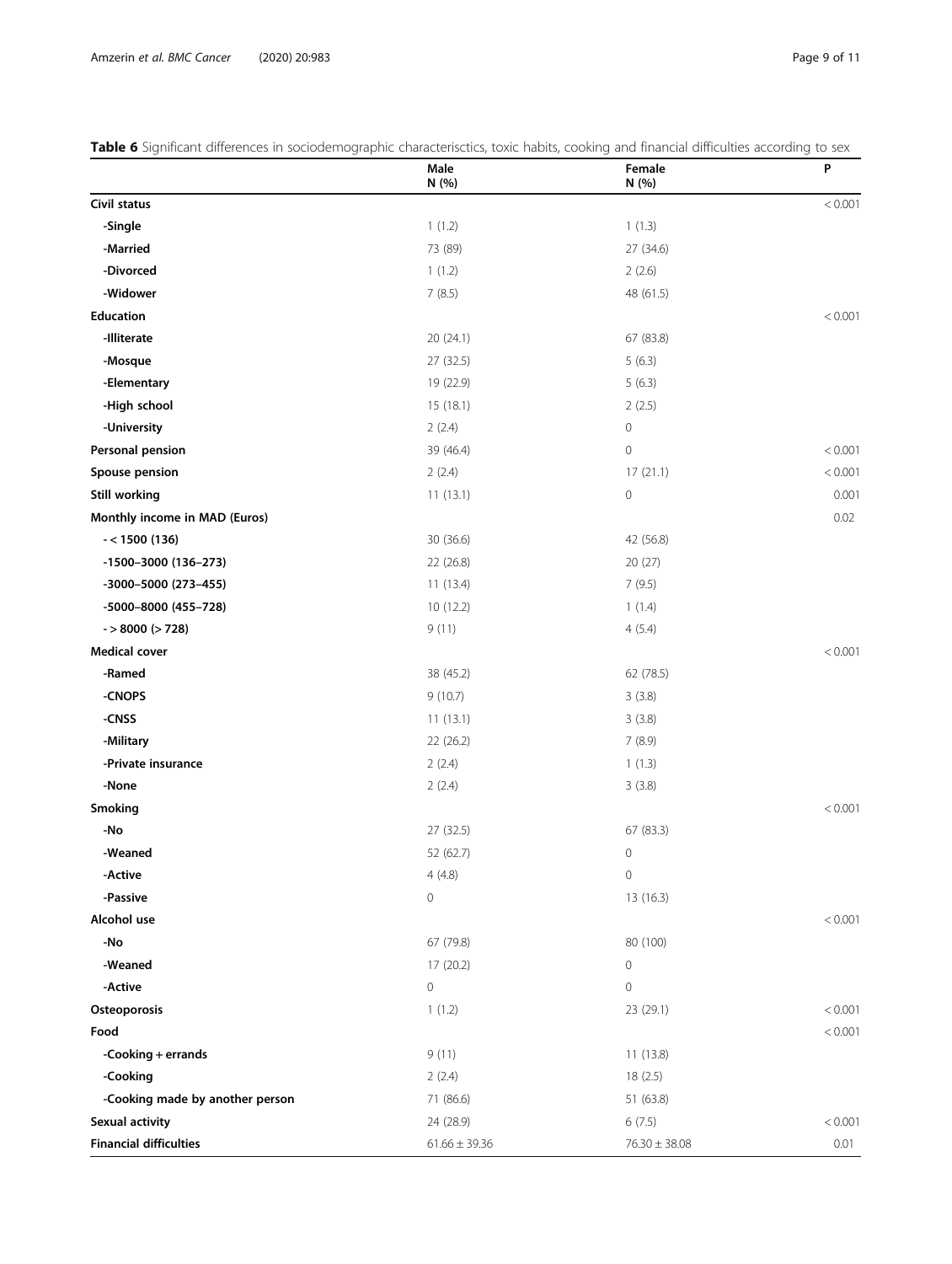| scores accorung to do status   |                   |                   |         |
|--------------------------------|-------------------|-------------------|---------|
|                                | GS > 14           | $G8 < or = 14$    | p       |
| <b>Illiterate</b>              | 20%               | 80%               | 0.84    |
| Living                         |                   |                   | 0.24    |
| *Urban                         | 17%               | 83%               |         |
| *Rural                         | 24.6%             | 75.4%             |         |
| Living alone                   |                   |                   | 0.76    |
| *yes                           | 0%                | 100%              |         |
| *No (with spouse or children)  | 79.4%             | 20.6%             |         |
| Prayer                         | 93.9%             | 84.7%             | 0.25    |
| <b>Standing prayer</b>         | 63.6%             | 19.8%             | < 0.001 |
| <b>Sitting prayer</b>          | 36.4%             | 68.7%             | 0.001   |
| Lying prayer                   | 3%                | 8.4%              | 0.29    |
| <b>Ablutions</b>               | 97%               | 92.7%             | 0.69    |
| Wet ablutions                  | 84.8%             | 56.9%             | 0.003   |
| Dry ablutions                  | 18.2%             | 40.7%             | 0.017   |
| Ramadan fasting                | 57.6%             | 21.5%             | < 0.001 |
| <b>Optional fasting</b>        | 45.5%             | 15.3%             | < 0.001 |
| Sexual activity                | 39.4%             | 13.1%             | < 0.001 |
| <b>ADL (Physical function)</b> | $68.48 \pm 30.51$ | $42.13 \pm 30.72$ | < 0.001 |
| <b>Emotional function</b>      | 77.27 ± 29.84     | $57.94 \pm 31.16$ | 0.002   |
| <b>Social function</b>         | $96.46 \pm 15.45$ | $75.51 \pm 32.62$ | < 0.001 |
| <b>Financial difficulties</b>  | $52.52 \pm 44.11$ | $73.33 \pm 36.98$ | 0.01    |

<span id="page-9-0"></span>Table 7 Comparison in daily habits, religious practice and QOL scores according to G8 status

the CGA by integrating as ADL or instrumental activity of daily living (IADL).

The difference between men and women in sociodemographic characteristics is significant because of multiple factors. Unlike women, Moroccan men often remarry after the death of their spouses, which also explains why men were more sexually active. Formerly, schooling when possible was male-exclusive, as was outside work. Thus, it is extremely rare to find an old Moroccan woman with her own pension. All of that explains why there were more female patients with RAMED and low income.

The study highlights the specificity of elderly Moroccan cancer patients as an Arab and Muslim population. We realized that a big part of the Occidental version of the CGA is not suitable for our patients. For example, the majority of our patients are unable to do calculations

Table 8 Significant differences of QoL scores according to Medical coverage Regimen

| <b>RAMED</b><br>$(N = 100)$                                                |  | <b>AMO and Military</b><br><b>Medical Coverage</b><br>$(N = 55)$ | P       |
|----------------------------------------------------------------------------|--|------------------------------------------------------------------|---------|
| <b>Emotional function</b> 58.33 [33.33; 83.33] 75.00 [58,33; 100.00] 0.003 |  |                                                                  |         |
| <b>Financial difficulties</b> 100.00 [100; 100]                            |  | 33.33 [33.33; 75.00]                                             | < 0.001 |

and drawing tests. Religious practices are considered as an important activity and should be included in the Moroccan CGA.

This study represents the first designed exclusively to explore the characteristics of older Moroccan patients with cancer. The questionnaire was designed to collect their data, not to make a CGA. This explains the main limit of our study which is the lack of use of validated questionnaires (except from G8 and EORTC QLQ C30). In the context of designing our project to develop a Moroccan version of the CGA, ongoing studies are underway to develop local validated questionnaires and tests. Another limit is exhaustiveness. The number of included patients does not reflect the real flow of elderly patients in medical oncology departments. This is due to the insufficient number of physicians involved in the study and to their busy schedule of clinic and hospitalization activities. Finally, we recognize that there is a minor Arab and non-Muslim population for whom the evaluation of Muslim religious practice is not feasible. This issue should be more explored to combine the Arab culture and the other spiritual beliefs in an adapted CGA for this specific subgroup.

#### Conclusions

This is the first multicenter prospective study designed to provide insight on the medical, sociodemographic, economic, clinical and vulnerability profile of older Moroccan cancer patients. Our patients are socially supported. However, there is a deep economic vulnerability, especially among women who are forced to take refuge in the family. These results illustrate how the characteristics of geriatric cancer patients are deeply influenced by cultural differences, which confirms the utility of the ongoing project to develop the Moroccan-adapted version of the Comprehensive Geriatric Assessment.

#### Supplementary information

Supplementary information accompanies this paper at [https://doi.org/10.](https://doi.org/10.1186/s12885-020-07458-0) [1186/s12885-020-07458-0](https://doi.org/10.1186/s12885-020-07458-0).

Additional file 1.

#### Abbreviations

Vs: Versus; RAMED: Régime d'Assistance MEDicale (Medical assistance Scheme); CNOPS: Caisse Nationale des Organismes de Prévoyance Sociale (National Fund of Social Welfare Organizations); CNSS: Caisse Nationale de Sécurité Sociale (National Social Security Fund); Mutual health insurance FAR: Mutual health insurance of Royal Armed Forces; aaCCI: Age-adjusted Charlson Comorbidity Index; PS: Performance status; GCS: Granulocyte colony stimulating factor; ACCES: Accès aux médicaments pour les patients à revenus modestes (Access to drugs for patients in need); ADL: Activities of daily living; IADL: Instrumental activities of daily living

#### Acknowledgements

The authors would like to thank the 164 patients and their families and Dr. Soufiane Baggar, Dr. Hanae Bedoudou, Dr. Mariam Benhami, Dr. Fatoumata Sidibé, Dr. Imane Aaribi, Mrs. Imane Benali, Miss Siham El Berkani, Mrs.